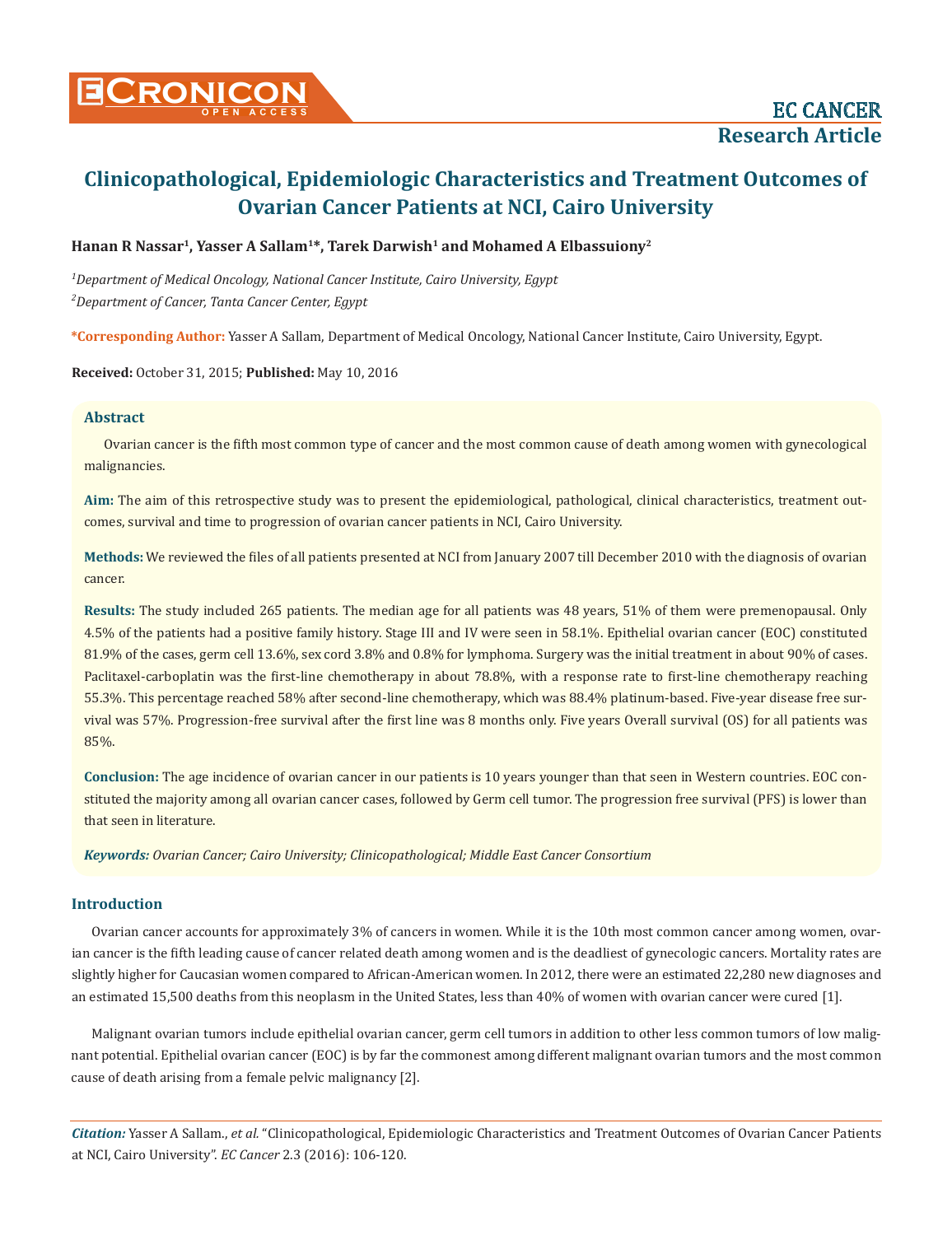107

Most "more than 90%" ovarian cancers are classified as epithelial and are believed to arise from the surface epithelium of the ovary. However, some evidence suggests that the Fallopian tube could also be the source of some ovarian cancers [3].

Ovarian cancer is primarily a disease of postmenopausal women, with the large majority of cases occurring in women between 50 and 75 years old. The disease is more common in industrialized nations, with the exception of Japan. In the United States, females have a 1.4% to 2.5% (1 out of 40-60 women) lifetime chance of developing ovarian cancer [4].

In NCI, Cairo University, tumors of the female genital system represented 4.70% of total malignancy. A total of 135 cases of ovarian malignant tumors, accounting for 29.22% of female genital tract malignancies and 1.37% of total malignancy, are presented during the years 2003-2004 [5].

Surgery is the main line of treatment in most of the cases of epithelial ovarian cancer (EOC), with adjuvant chemotherapy recommended for patients with stage IC and follow up. In locally advanced and metastatic EOC, either primary surgery or neoadjuvant chemotherapy followed by surgery is a reasonable [6].

Numerous combination chemotherapy regimens have been shown to produce responses in patients with ovarian cancer. Since the mid-1990s, a chemotherapy combination consisting of the combination of paclitaxel and a platinum compound has been accepted as the standard of care. Most recent research has focused on further optimization of these regimens to maximize clinical benefit while minimizing toxicity and investigations into alternative taxanes (e.g., docetaxel), other novel agents, and new treatment schedules are ongoing [7].

# **Aim of Work**

A retrospective study aimed to present the clinicopathological characteristics, treatment modalities and the outcomes of different types of ovarian cancer in NCI, Cairo University, Egypt, during the years 2007-2010.

On the basis of distinct pathologic and clinical features, ovarian cancer can be separated into three distinct histologic subtypes: Epithelial tumors, Germ cell tumors and Sex cord stromal tumors. The vast majority of ovarian cancers are epithelial in origin. Fallopian tube carcinomas and extra-ovarian primary peritoneal carcinomas are much less common, but their biology and clinical characteristics are markedly similar to those of epithelial ovarian carcinomas [8].

Ovarian epithelial tumors are heterogeneous and primarily classified according to cell type into serous, mucinous, endometrioid and clear cell subtypes. According to the WHO classification (Table 1) [9], tumors in each of these categories are further subdivided into benign, borderline (intermediate) and carcinoma forms, which are associated with different prognoses. This is done according to the amount of epithelial cell proliferation, the degree of nuclear atypia and the presence or absence of stromal invasion [8].

|               | <b>Mean</b>     | <b>Median</b> | Number (%) |
|---------------|-----------------|---------------|------------|
| Age           | $44.9 \pm 14.4$ | 48            | 265 (100%) |
| 1-10 years    |                 |               | $2(0.8\%)$ |
| $11-20$ years |                 |               | 21 (7.9%)  |
| $21-30$ years |                 |               | 23 (8.6%)  |
| 31-40 years   |                 |               | 26 (10%)   |
| $41-50$ years |                 |               | 90 (34%)   |
| 51-60 years   |                 |               | 82 (31%)   |
| 61-70 years   |                 |               | 16(6%)     |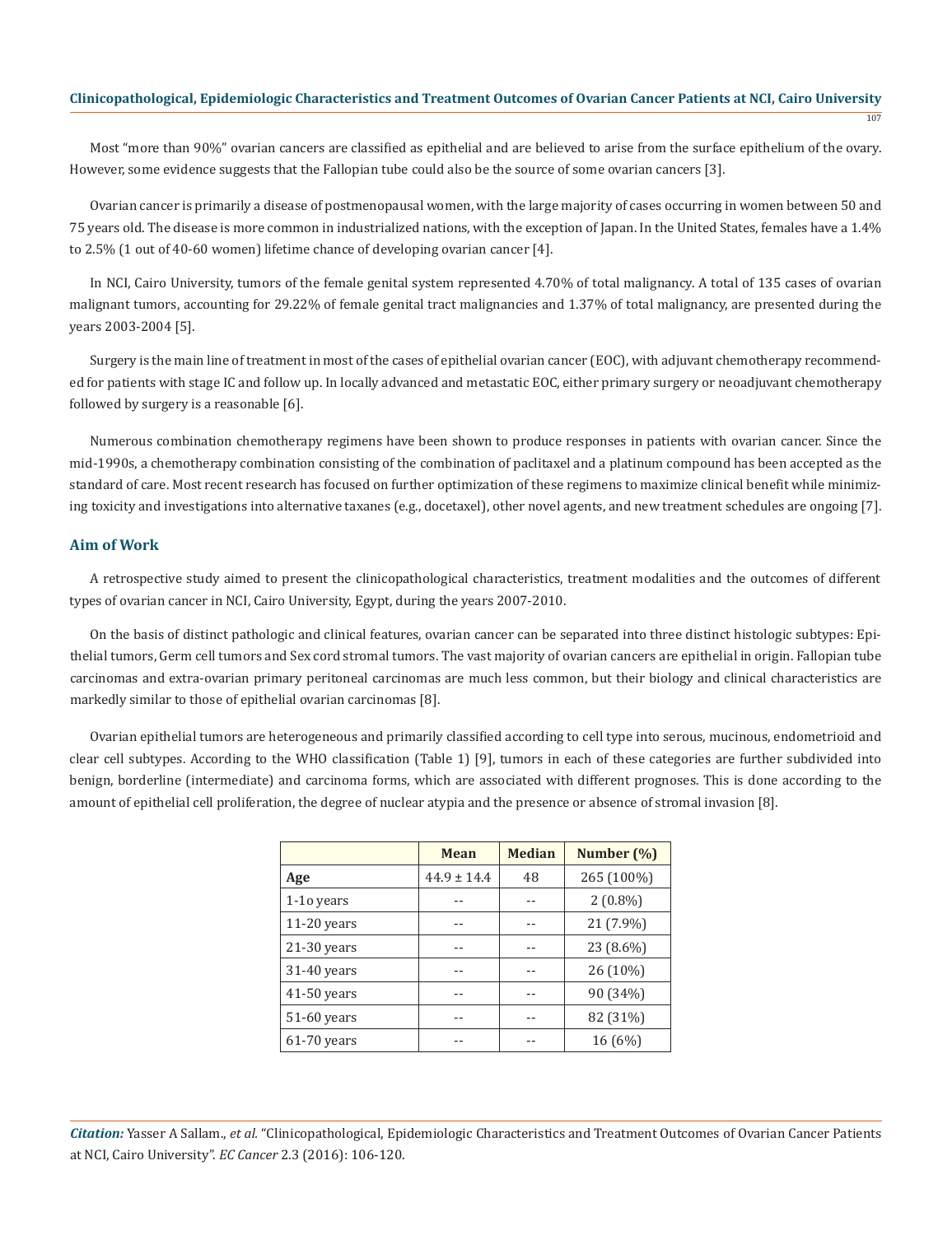| ٦               | ۰,      |  |
|-----------------|---------|--|
| 원 사<br>×<br>. . | I<br>۰, |  |

| 71-85 years                 |  |    | $5(1.7\%)$  |  |  |  |
|-----------------------------|--|----|-------------|--|--|--|
| <b>Menopausal Status</b>    |  |    |             |  |  |  |
| Premenopausal               |  | -- | 125 (51%)   |  |  |  |
| Postmenopausal              |  |    | 119 (48.6)  |  |  |  |
| Primary amenorrhea          |  |    | $1(0.4\%)$  |  |  |  |
| <b>Marital Status</b>       |  |    |             |  |  |  |
| Single                      |  |    | 35 (13.2%)  |  |  |  |
| Married                     |  |    | 230 (86.8%) |  |  |  |
| <b>Parital Status</b>       |  |    |             |  |  |  |
| Nulliparity                 |  |    | 47 (17.7%)  |  |  |  |
| Single                      |  |    | 35 (13.2%)  |  |  |  |
| Married                     |  |    | 12 (4.5%)   |  |  |  |
| Multiparity                 |  |    | 218 (82.3%) |  |  |  |
| One or two child            |  |    | 55 (20.8%)  |  |  |  |
| More than two child         |  |    | 163 (61.5%) |  |  |  |
| <b>Family History</b>       |  |    |             |  |  |  |
| Negative                    |  |    | 253 (95.5%) |  |  |  |
| Positive                    |  |    | 12 (4.5%)   |  |  |  |
| <b>Presenting Complains</b> |  |    |             |  |  |  |
| Abdominal pain              |  |    | 17 (6.4%)   |  |  |  |
| Abdominal mass              |  |    | $3(1.1\%)$  |  |  |  |
| Mixed complains             |  |    | 245 (92.5%) |  |  |  |

*Table 1: Patient's Characteristics.*

The majority of cases of ovarian cancer are of epithelial origin  $({\sim}90\%)$ .

Currently, however, based on light microscopy and molecular genetics, epithelial ovarian carcinoma is subdivided into five main subtypes (in descending order of frequency):

- 1. High-grade serous carcinomas (HGSC)
- 2. Clear cell carcinomas (CC)
- 3. Endometrioid carcinomas (EC)
- 4. Mucinous carcinomas (MC)
- 5. Low-grade serous carcinomas (LGSC)

These five subtypes account for 98% of ovarian carcinomas and can be reproducibly diagnosed. They are inherently different diseases, as indicated by differences in epidemiological and genetic risk factors, precursor lesions, patterns of spread and molecular events during oncogenesis, response to chemotherapy and outcome.

With progress towards subtype-specific management of ovarian carcinoma, accurate subtype assignment by surgical pathologists is becoming increasingly important [10].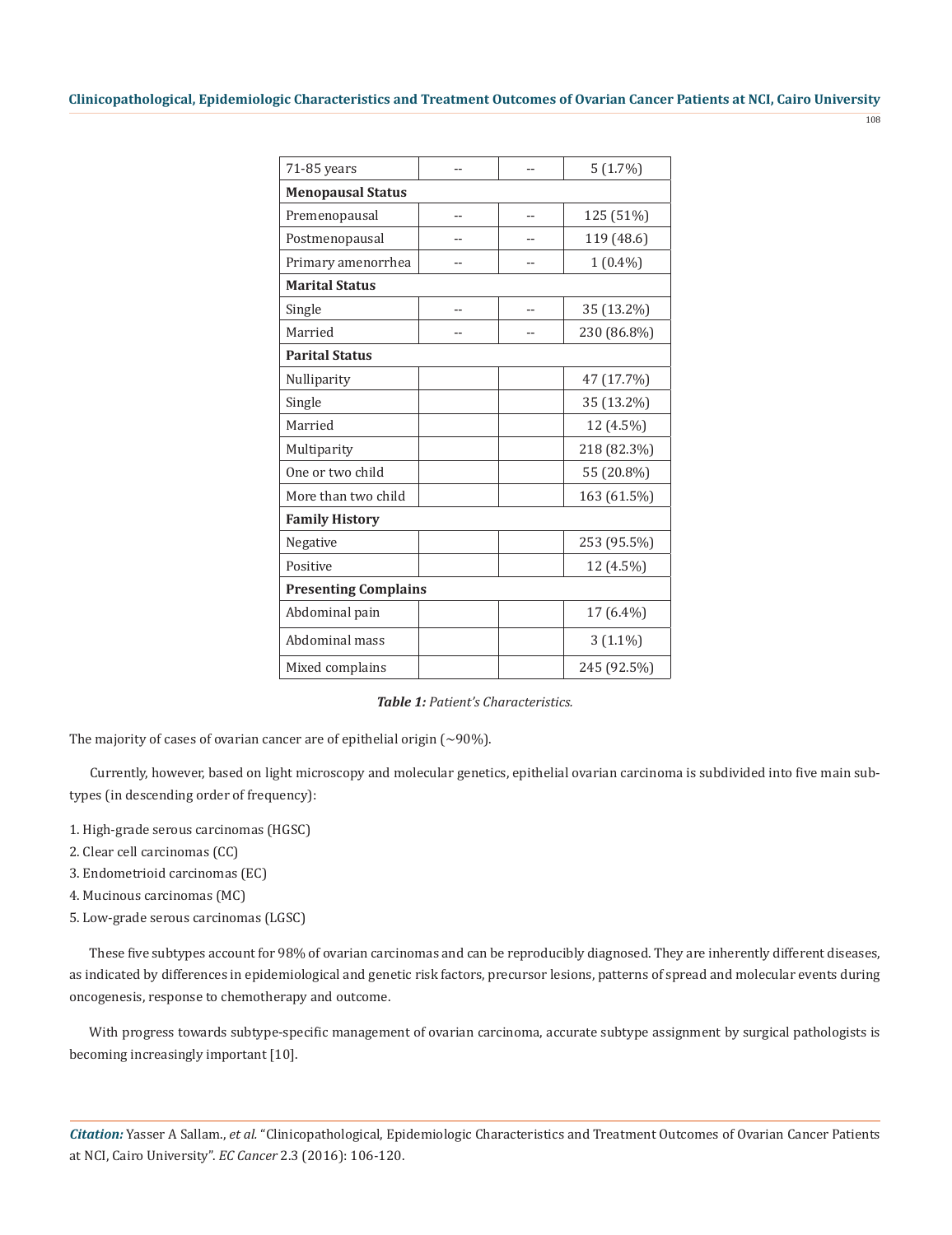109

#### **Methods**

This study was a retrospective study. This study included all the patients diagnosed with ovarian cancer that were treated at National Cancer Institute (NCI), Cairo University, Egypt, between January 2007 and December 2010.

The following information were extracted from the patient medical files: Age at diagnosis, Menopausal status, Marital status and Number of children, Presenting symptoms, Laboratory investigations (Liver function, kidney function, complete blood count and tumor markers), Tumor histological type, Tumor FIGO stage and Degree of differentiation, Treatment modalities, Type of surgery, Chemotherapy regimens received (Adjuvant, neoadjuvant or palliative), Chemotherapy responsiveness or resistance, disease recurrence and disease-free period and patients survival.

Primary endpoint was overall survival, calculated from the date of diagnosis till the date of death or last follow-up. Secondary endpoint was response rate according to WHO. Disease free survival was calculated from the date of surgery or end of chemotherapy till the date of recurrence or last follow-up, if no evident recurrence. Progression free survival "1" (PFS1) was calculated for patients who underwent non-curative surgery and progressed after the end of chemotherapy. Progression free survival"2" (PFS2) was calculated for patients who experienced recurrence after curative surgery and adjuvant chemotherapy and received second line of chemotherapy then progression happened, PFS2 was calculated from date of beginning of second line of chemotherapy till progression.

#### **Statistical Analysis**

Descriptive statistics was used to describe different clinicopathological characteristic of age, histopathology, stage, grade distribution, symptoms, treatment categories, response to treatment. Survival analysis was done using the Kaplan-Meyer method. Comparison between two survival curves will be done using log–rank test. P-value < 0.05 will be considered significant.

#### **IRB Approval**

The study started after the approval of the IRB. Data collection and presentation were anonymous and both privacy and confidentiality were protected to the maximum possible standards.

#### **Results**

This is a retrospective study in the National Cancer Institute (NCI), Cairo University implemented in the period from 1st January 2007–  $31<sup>st</sup>$  December 2010, where it included 265 cases that were found in the registry during this period.

#### **Patient's Characteristics**

A total of 265 patients diagnosed and treated at the NCI over the specified period (2007-2010), the median age was 48 years (range 8-85) with the majority (>72%) of cases diagnosed in women over 40 years old. The majority of patients were in the age group between 41-60 years. More than half of the cases were premenopausal. Regarding the marital status, most of them were married (87%) at the time of the development of the disease.

Family history was positive in 12 patients only, who represent 4.5% of all patients (Figure 5) (Table 1).

Nulliparity was encountered in about 18% of the patients, while 218 patients (82%) have at least one child. The majority of the patients (92%) presented with a complaint of abdominal mass, abdominal pain or vaginal bleeding (Table 1).

With regards to the laboratory results, CA125 was evaluated in 261 cases with mean result of 916.4 and a range of 1.0-19860.0. CA125 was done irrespective of type of pathology, but it was elevated mainly in epithelial ovarian carcinoma, especially serous adenocarcinoma subtype. CA125 was elevated in 216 cases (82.7%) while it was normal in 45 cases. CEA was done in 59 cases with mean 32.2 (range 0.4-530.0). We observed that CEA was high in all cases with mucinous adenocarcinoma subtype. AFP and BHCG were done in about 48 cases and were elevated in 28 cases only (58.4%) in germ cell tumor and sex cord tumor. LDH was elevated especially in lymphoma cases.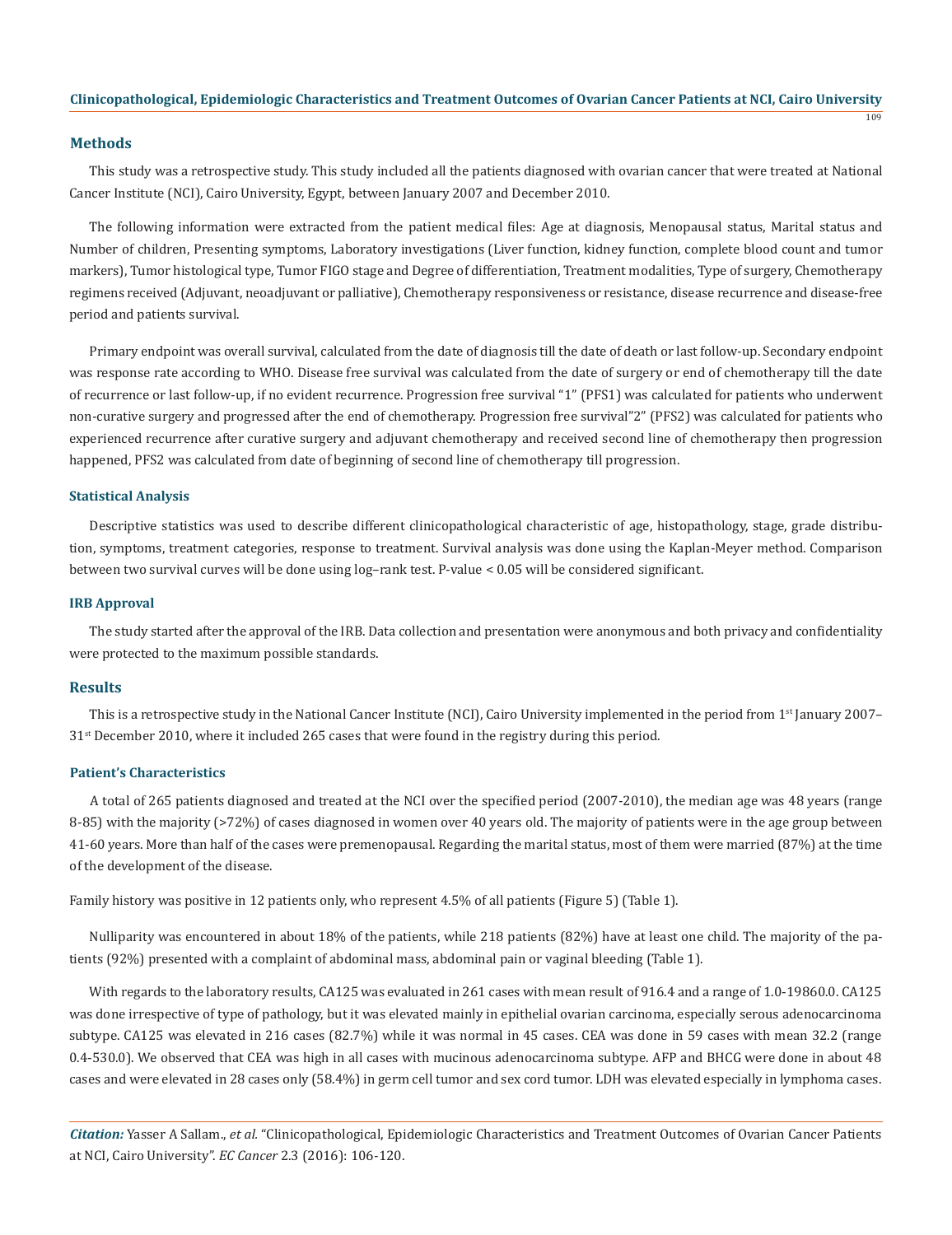110



*Figure 5: Summary of Treatment, Recurrence and Progression in Studied Group.*

Bilateral ovarian cancer was found in 118 cases which comprised 44.5% of all cases (Table 2).

Histopathological grade II was present in majority of the cases which was about 139 cases (52.5%), grade I was present in 28%, while 52 cases had grade III disease (Table 2).

Stage I, according to FIGO staging, was the commonest presented in our study in non-epithelial ovarian cancer (NEOC) as 46 cases were stage I and II which represent 95.9%, while 65 cases only of EOC presented with stage I and II, which represent 30% of all EOC. Stage III and IV was the commonest presentation in EOC as about 70% of cases presented with stage III or IV, while only 2 cases of NEOC presented with stage III which represent 4.1%. Overall, stage I and II represented 41.9% while stage II and IV represented 58.1% (Table 2).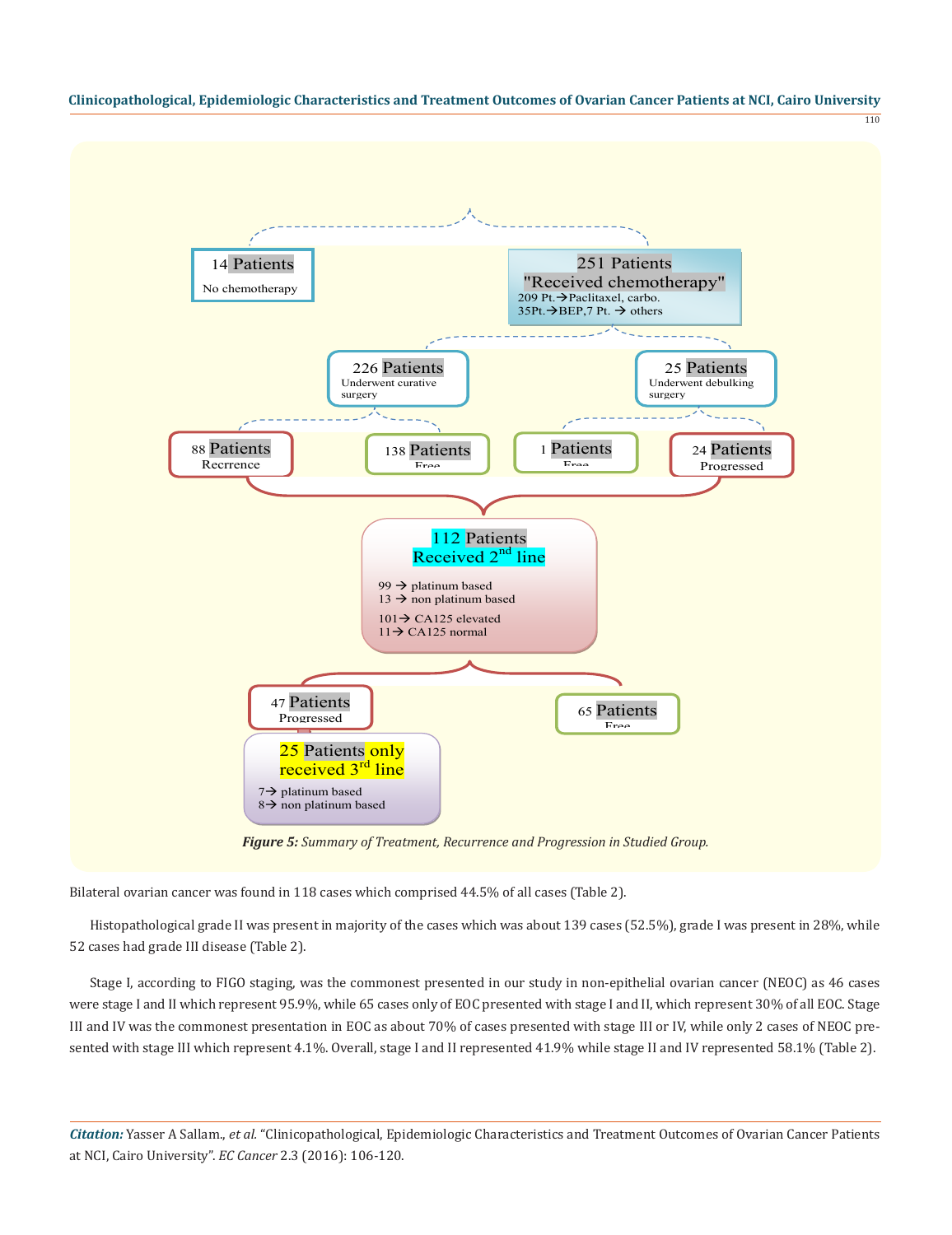111

|                     | <b>Number</b>                  | Percentage |  |  |  |
|---------------------|--------------------------------|------------|--|--|--|
| <b>Site</b>         |                                |            |  |  |  |
| <b>Bilateral</b>    | 118                            | 44.5%      |  |  |  |
| Right               | 93                             | 35.0%      |  |  |  |
| Left                | 54                             | 20.5%      |  |  |  |
|                     | <b>Histopathological Grade</b> |            |  |  |  |
| Grade I             | 74                             | 27.9%      |  |  |  |
| Grade II            | 139                            | 52.5%      |  |  |  |
| Grade III           | 52                             | 19.6%      |  |  |  |
| <b>FIGO Staging</b> |                                |            |  |  |  |
| Stage I             | 73                             | 27.5%      |  |  |  |
| EOC                 | 30                             | 13.9%      |  |  |  |
| <b>NEOC</b>         | 43                             | 89.6%      |  |  |  |
| Stage II            | 38                             | 14.4%      |  |  |  |
| EOC                 | 35                             | 16.1%      |  |  |  |
| <b>NEOC</b>         | 3                              | 6.3%       |  |  |  |
| Stage III           | 114                            | 43.0%      |  |  |  |
| EOC                 | 112                            | 51.6%      |  |  |  |
| <b>NEOC</b>         | $\overline{\mathcal{L}}$       | 4.1%       |  |  |  |
| Stage IV            | 40                             | 15.1%      |  |  |  |
| EOC                 | 40                             | 18.4%      |  |  |  |
| <b>NEOC</b>         | $\Omega$                       | 0%         |  |  |  |

| <b>Figure 2:</b> Tum or Characteristics. |  |
|------------------------------------------|--|
|------------------------------------------|--|

Of the total group, 217 records (81.9%) were for epithelial ovarian cancer, 36 records (13.6%) were for germ cell tumor, 10 records (3.8%) were for sex cord tumor, and lastly 2 records were for Burkitt's lymphoma which was equal to 0.7% (Figure 1) (Table 2).

The epithelial ovarian cancer was the commonest type among all groups which was presented by 82%. Serous adenocarcinoma was the commonest subtype of EOC which was presented by 198 cases or about 91% of all EOC. Mucinous type was in the second place, presented by 12 cases which meant 5.5% of all EOC. Only 2 cases presented with clear cell type. Other types such as endometrioid, undifferentiated and unclassified type were presented by 5 cases only from all 217 cases (Figure 2) (Table 2).

Germ cell tumor (GCT) was the second pathological type of our study. Dysgerminoma as first subtype of GCT was presented by 50% of cases, 25% for yolk sac tumor, 19.4 % for teratoma and 5.6% for mixed germ cell tumor. Embryonal type was presented by 2 cases only of all 36 cases, one case for each type (Figure 3). Other pathological types of ovarian cancer like sex cord tumor, were presented by only 10 cases out of 265 cases, representing 3.8%. Burkitt's lymphoma was diagnosed in 2 cases only (Table 2).

Regarding surgical management, total abdominal hysterectomy with bilateral salpingoophorectomy (TAH BSO) plus omentectomy with lymph nodes excision and peritoneal sampling, which is called the classical operation of ovarian cancer, was the main line of surgery in our study. About 75% of cases underwent classical operation, while only 16% (42 cases) took the chance of preservation of fertility and underwent unilateral oophorectomy (fertility preserving operation). All cases with aggressive disease underwent debulking surgery, which represent 9.4% of all cases (Table 3).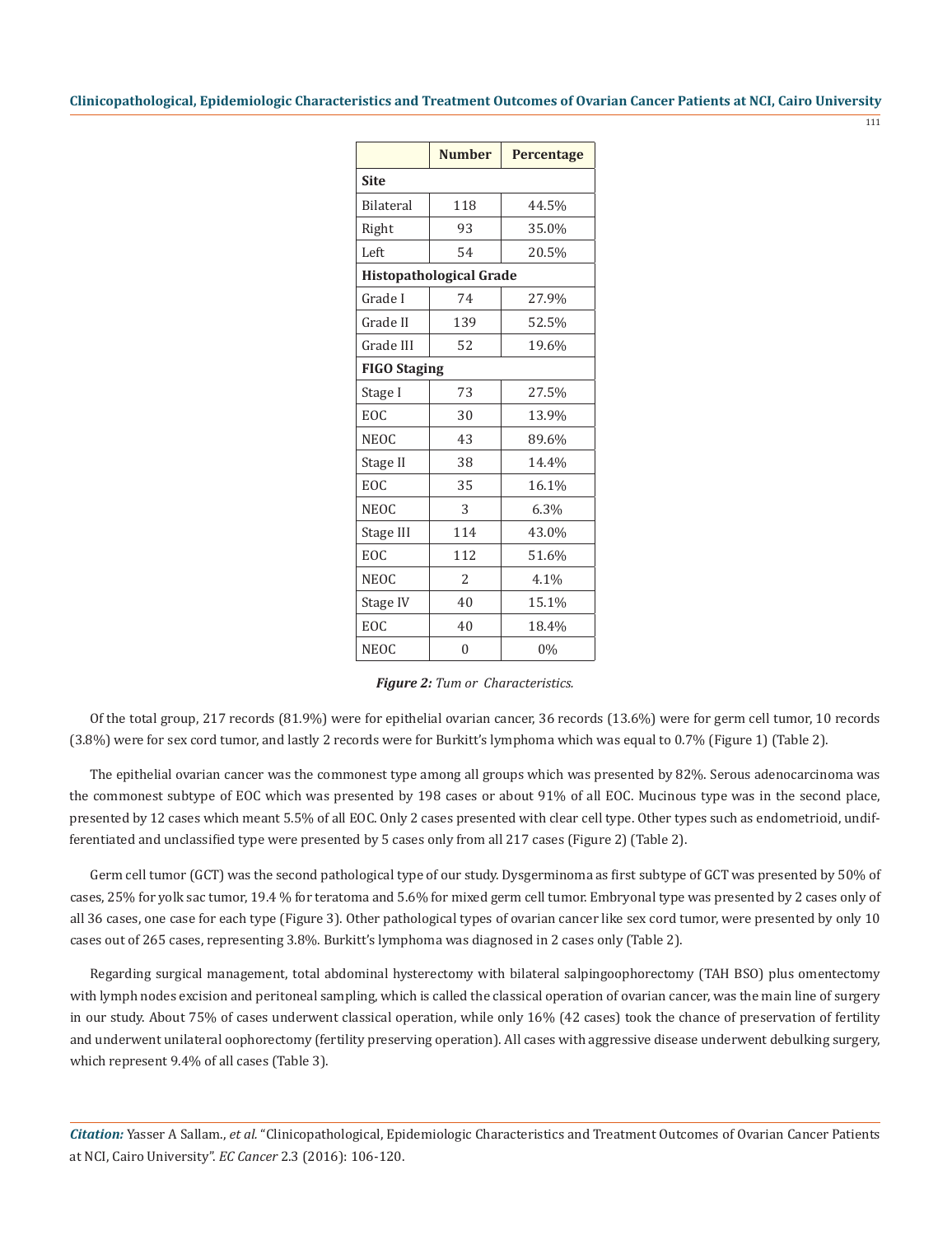112



*Figure 1: Pathological Classification of the Studied Group.*



*Figure 2: Pathological Types of the Epithelial Tumors.*



 *Figure 3: Pathological Types of the Germ Cell Tumors.*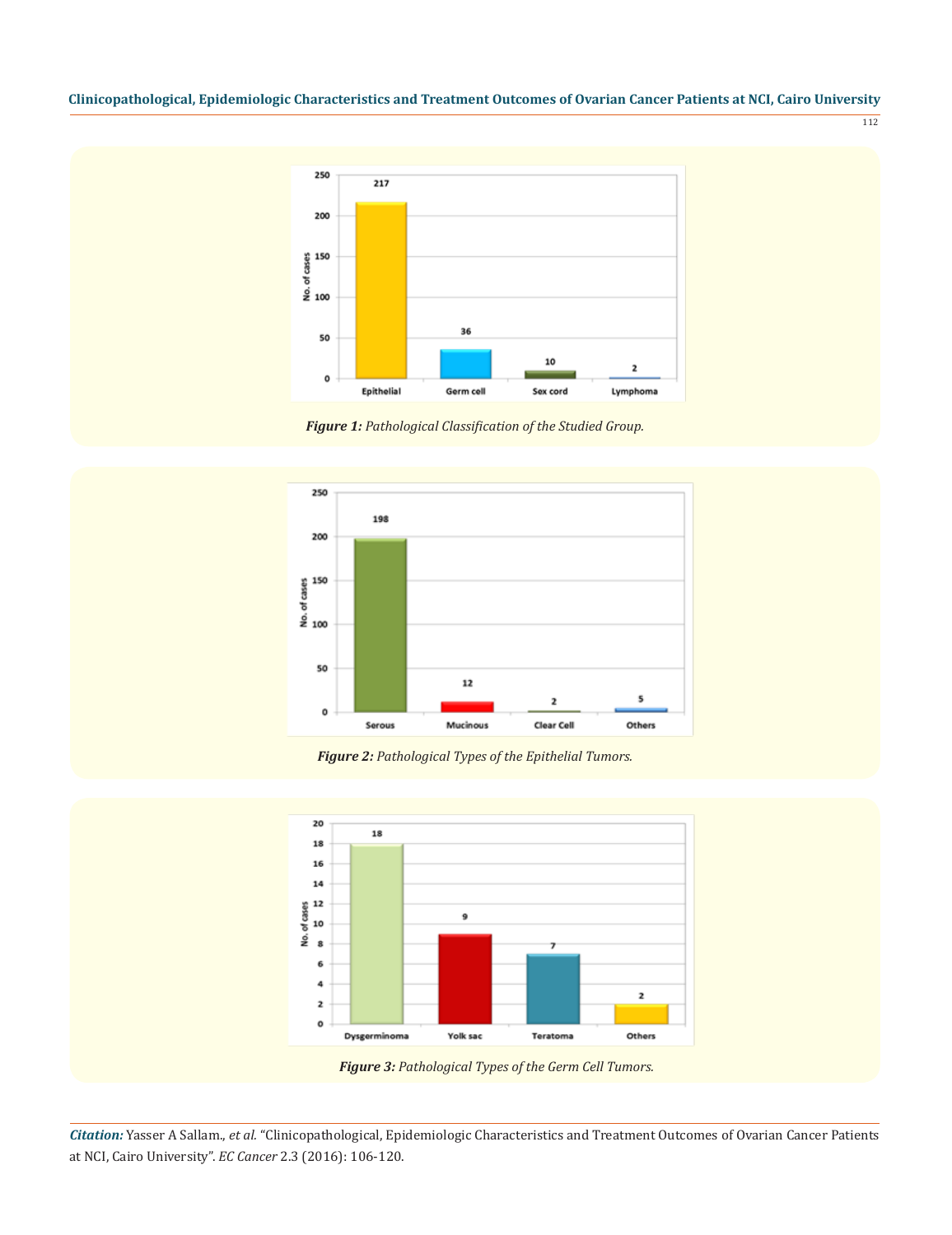113

|                                          | <b>Median</b> | <b>Minimum</b> | <b>Maximum</b> | <b>Number</b> | Percentage |
|------------------------------------------|---------------|----------------|----------------|---------------|------------|
| <b>Type of surgery</b>                   |               |                |                |               |            |
| Proper surgery                           |               |                |                | 198           | 74.7%      |
| Fertility preserving                     |               |                |                | 42            | 15.8%      |
| Debulking                                |               |                |                | 25            | 9.5%       |
| Type of chemotherapy                     |               |                |                |               |            |
| Neoadjuvant                              |               |                |                | 13            | 4.9%       |
| Adjuvant                                 |               |                |                | 224           | 84.5%      |
| Palliative                               |               |                |                | 14            | 5.3%       |
| No chemotherapy                          |               |                |                | 14            | 5.3%       |
| Chemotherapy protocol 1st line(251 case) |               |                |                |               |            |
| Paclitaxel, carbo                        |               |                |                | 209           | 83.3%      |
| <b>BEP</b>                               |               |                |                | 35            | 14.0%      |
| Others                                   |               |                |                | $\sqrt{ }$    | 2.7%       |
| Number of cycles of 1st line             |               |                |                |               |            |
| 1-4 cycles                               |               |                |                | 22            | 8.8%       |
| 6                                        |               |                |                | 226           | 90.0%      |
| 8                                        |               |                |                | 3             | 1.2%       |
| Recurrence"226 case"                     |               |                |                |               |            |
| Yes                                      |               |                |                | 88            | 38.9%      |
| N <sub>o</sub>                           |               |                |                | 138           | 61.1%      |
| Progression"25 case"                     |               |                |                |               |            |
| Yes                                      |               |                |                | 24            | 96.0%      |
| No                                       |               |                |                | $\mathbf{1}$  | 4.0%       |
| CA125 before 2nd line                    |               |                |                |               |            |
| Elevated                                 | 2050          | 120            | 10356          | 101           | 82.9%      |
| Normal                                   | $\, 8$        | $\mathbf{1}$   | 20             | 11            | 17.1%      |
| Time of recurrence                       |               |                |                |               |            |
| < 6 months                               |               |                |                | 13            | 11.6%      |
| > 6 months                               |               |                |                | 99            | 88.4%      |
| Chemotherapy protocol 2nd line"112 case" |               |                |                |               |            |
| Platinum based                           |               |                |                | 99            | 88.4%      |
| Non platinum based                       |               |                |                | 13            | 11.6%      |
|                                          |               |                |                |               |            |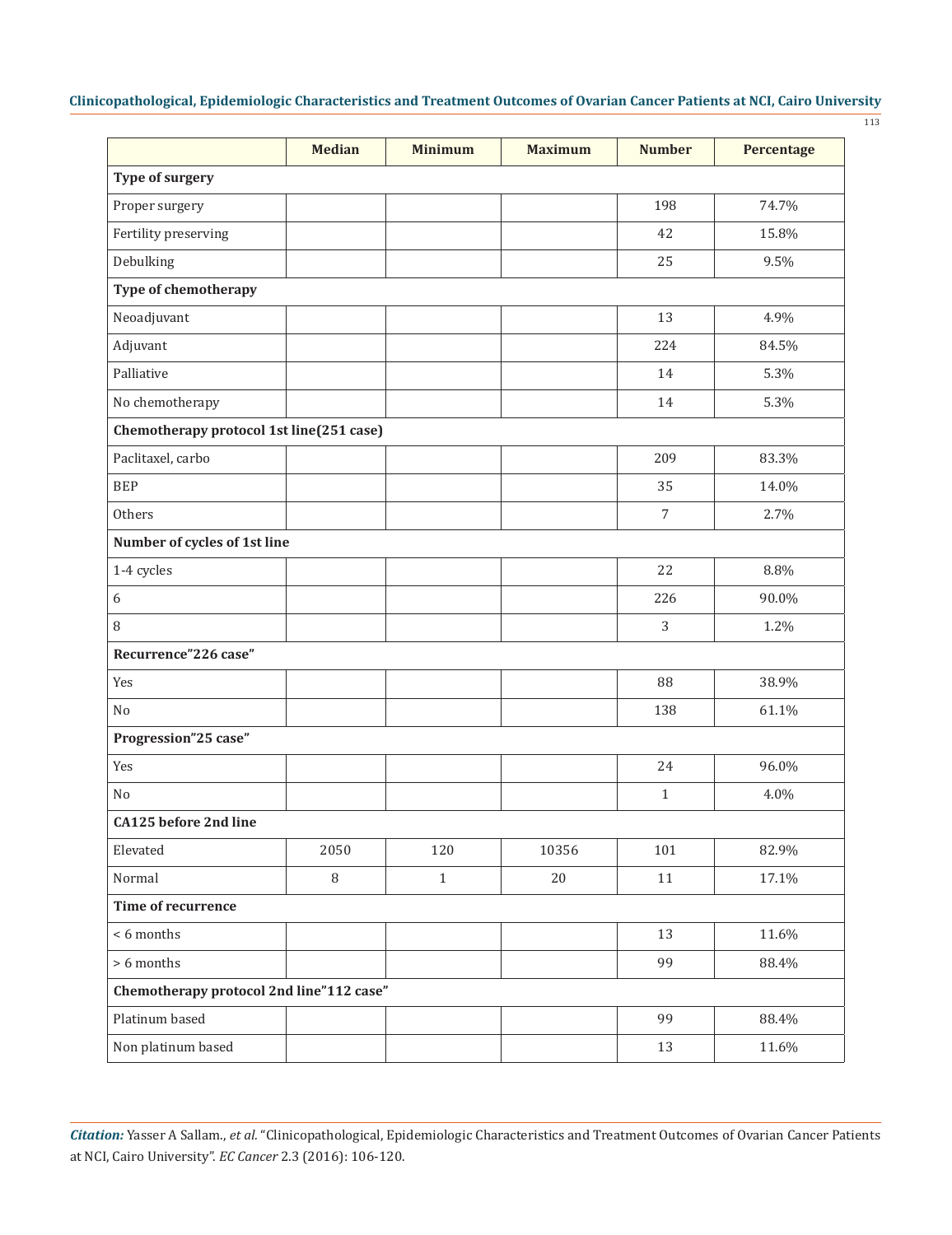| Number of cycles of 2nd line            |  |  |  |                |       |
|-----------------------------------------|--|--|--|----------------|-------|
| 1-4 cycles                              |  |  |  | 28             | 25%   |
| 6 cycles                                |  |  |  | 80             | 71.4% |
| 8 cycles                                |  |  |  | $\overline{4}$ | 3.6%  |
| <b>Progression after 2nd line</b>       |  |  |  |                |       |
| Yes                                     |  |  |  | 47             | 42.0% |
| No                                      |  |  |  | 65             | 58.0% |
| Time of progression                     |  |  |  |                |       |
| < 6m                                    |  |  |  | 20             | 42.5% |
| $>6m$                                   |  |  |  | 27             | 57.5% |
| Chemotherapy protocol 3rd line"25 case" |  |  |  |                |       |
| Platinum based                          |  |  |  | 17             | 68.0% |
| Non platinum based                      |  |  |  | 8              | 32.0% |
| Number of cycles of 3rd line            |  |  |  |                |       |
| 1-4 cycles                              |  |  |  | 17             | 68.0% |
| 6 cycles                                |  |  |  | 7              | 28.0% |
| 8 cycles                                |  |  |  | $\mathbf{1}$   | 4.0%  |

# *Table 3: Treatment Options.*

Regarding medical management, 224 cases were treated with adjuvant chemotherapy, while 14 cases only were low-grade with early stage and they were let go without any line of treatment after their operation, just follow-up only. Patients who were treated by neoadjuvant, adjuvant, palliative and no chemotherapy just follow-up consisted of 4.9%, 84.5%, 5.3% and 5.3% respectively (Figure 4) (Table 3).



 *Figure 4 : Type of Chemotherapy.*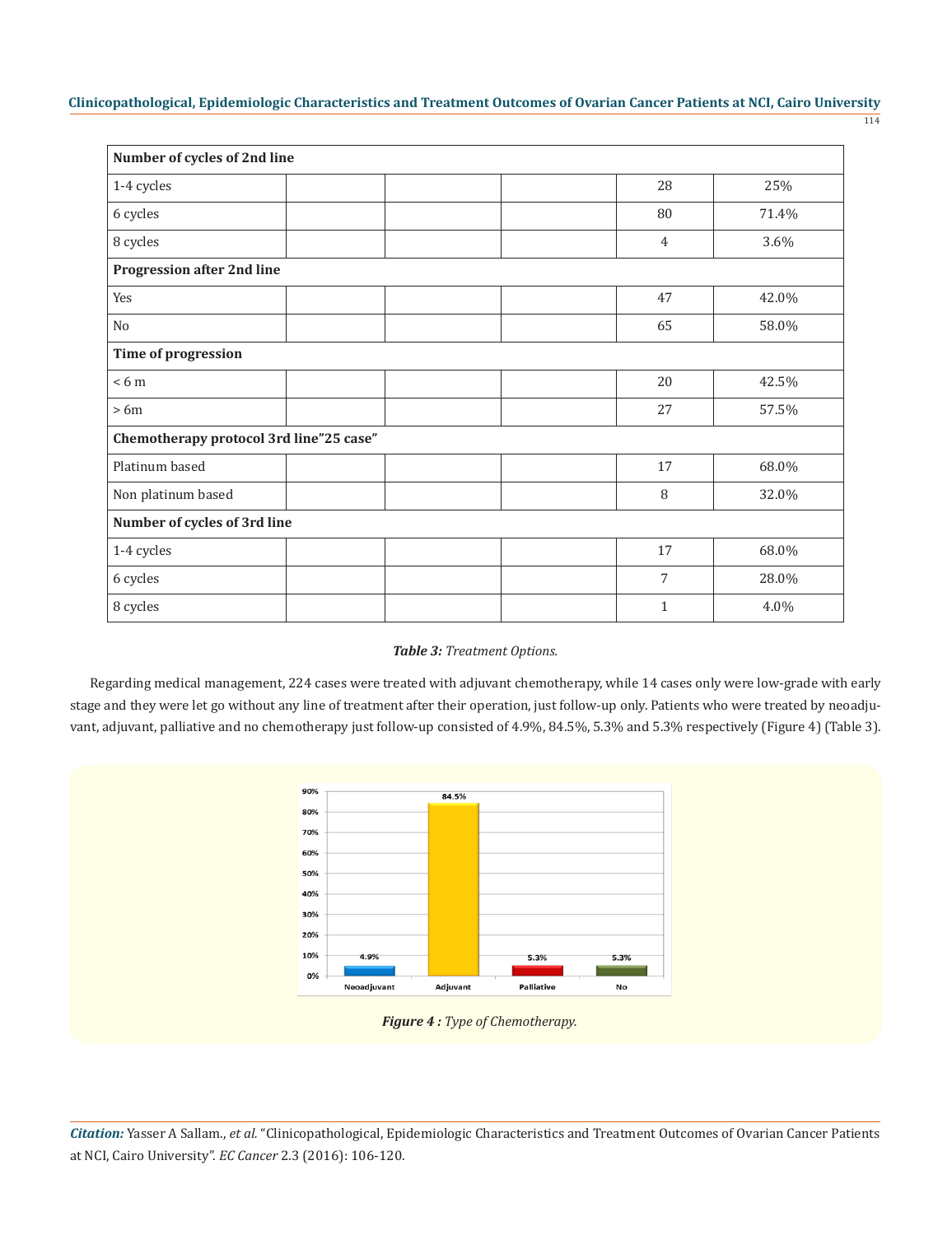115

Paclitaxel and carboplatin was the main line of treatment among the group as 209 cases were treated by this line as  $1<sup>st</sup>$  line chemotherapy, especially those who were diagnosed as epithelial ovarian cancer. On the other hand, patients who were diagnosed as germ cell tumor or sex cord tumor were treated by Bleomycin, Etopside and Platinol (BEP) as 1<sup>st</sup> line of treatment and they were represented by 35 cases. Most of the patients received 6 cycles chemotherapy regardless of the type of chemotherapy as about 226 cases received 6 cycles of their chemotherapy protocols (Table 3).

With regards to the recurrence for those who underwent curative surgery, 88 cases (39%) developed recurrent ovarian cancer while 138 cases continued on regular follow-up without evidence of recurrence. For patients who underwent debulking surgery, 96% of them progressed after the end of chemotherapy, while only one case did not report for progression, either the case lost follow-up or was kept free (Table 3).

Among the cases that developed either recurrence or progression, CA125 was elevated in 101 cases while only 11 cases were in the normal value of CA125 (Table 3).

Regarding  $2<sup>nd</sup>$  line chemotherapy, it was platinum based chemotherapy in 88.4% of all cases, while 11.6% only received non-platinum based chemotherapy. The total number of chemotherapy cycles in 2nd line was mainly 6 cycles as 72 cases received 6 cycles of their chemotherapy protocols regardless of the type of chemotherapy (Table 3).

There were a total of 112 patients who received  $2^{nd}$  line chemotherapy 47 (42%) of them progressed after the end of  $2^{nd}$  line chemotherapy, 25 patients received 3rd line chemotherapy as progression occurred, 68% of them were platinum sensitive and received platinum based chemotherapy and 8 cases were resistant to platinum so they received non-platinum based chemotherapy (Table 3).

# **Survival Data**

# **Disease Free Survival**

DFS for the whole group of patients at 1, 3 and 5 years was 92%, 63% and 57% respectively (Figure 6).



*Figure 6: Disease free survival Results of the whole study group.*

#### **Progression Free Survival "1"**

PFS was calculated for patients who underwent non-curative surgery and progressed after the end of chemotherapy. Median PFS was 8.0 months only, one year PFS consisted of 24.3% of all cases and two years PFS was 0.0% as all patients progressed before 2 years (Figure 6).

## **Progression Free Survival "2"**

PFS2 was calculated for those who underwent curative surgery then received adjuvant chemotherapy, after which recurrence occurred and they received 2<sup>nd</sup> line of chemotherapy, then progression happened. PFS2 was calculated from the date of beginning the 2<sup>nd</sup> line of chemotherapy till progression occurred. Also, PFS2 was calculated for patients with residual disease after the end of  $1<sup>st</sup>$  line. After one year, about 58.6% of the cases progressed (Figure 7).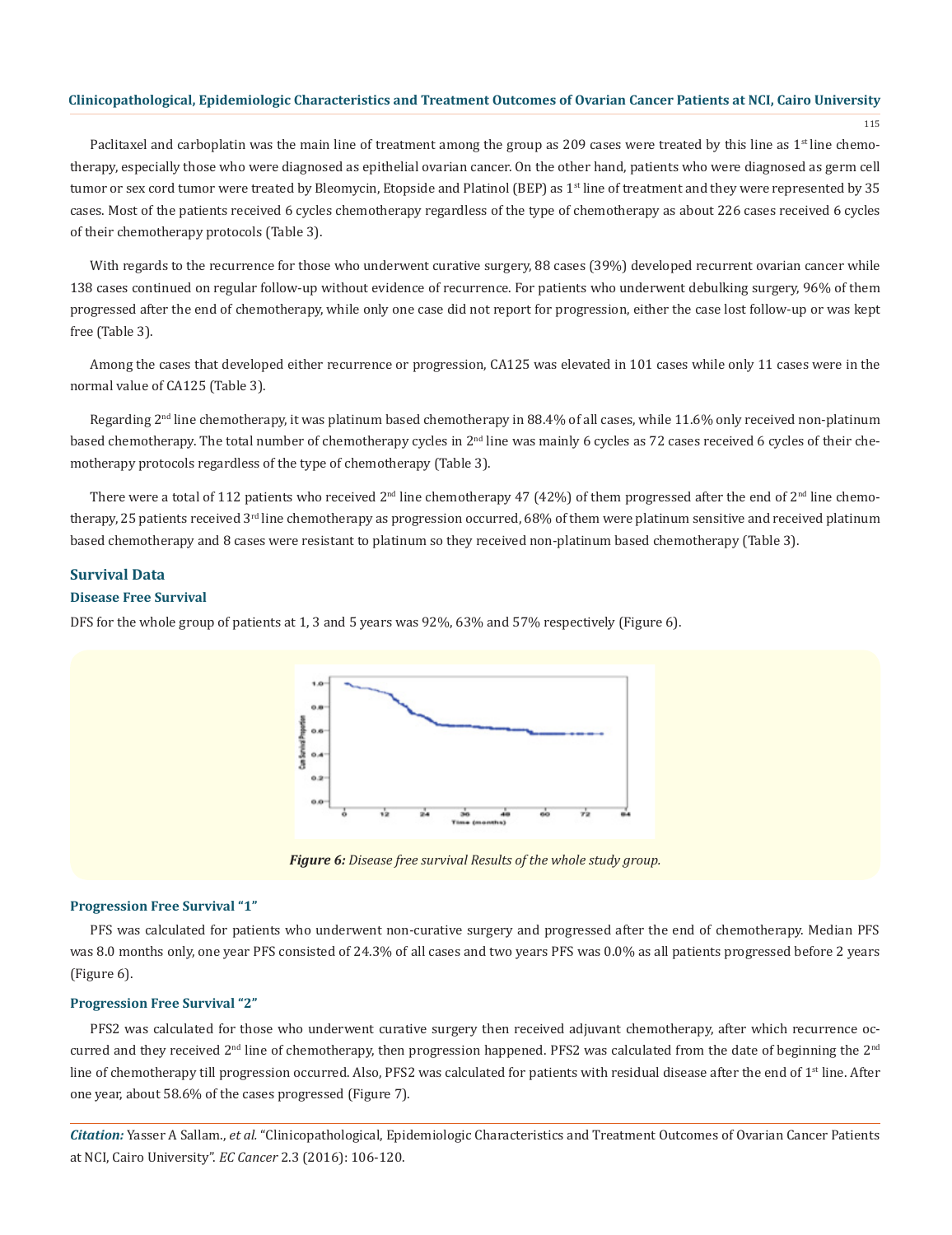

# **Overall Survival**

OS for all patients at 1, 3 and 5 years was 95%, 90% and 85% respectively.

Median OS of all patients wasn't reached because 20% only of the whole group died, while the rest were either free or lost to follow-up (Figure 8).

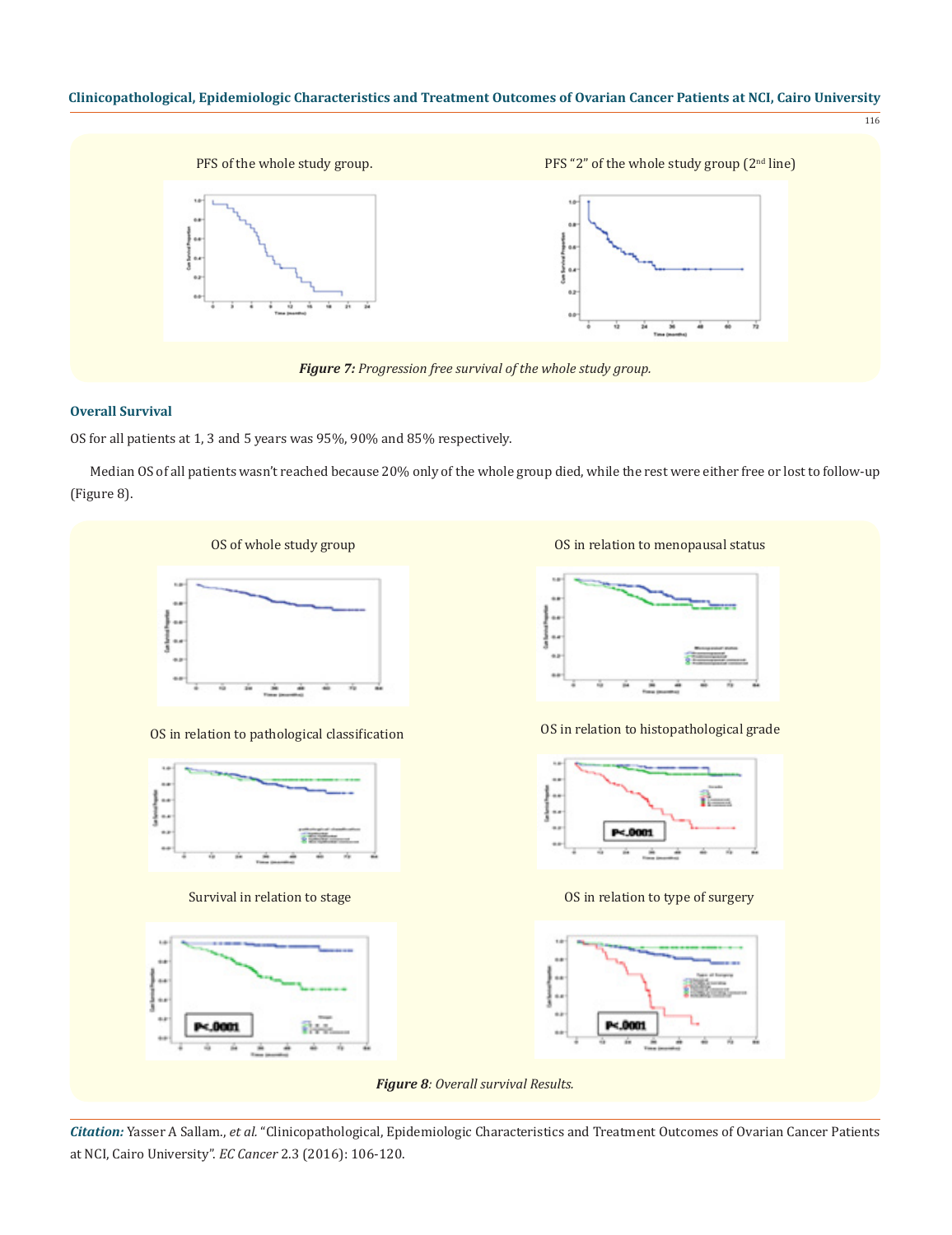117

Comparing between pre and post menopausal status and its effect on OS, we find that 23 cases who died were premenopausal while 30 cases were postmenopausal, with borderline significant difference P= 0.078.

Overall survival in relation to pathological type was not significantly different between epithelial or non-epithelial ovarian cancer as P= 0.2 (Figure 8).

The histopathological grade significantly affected the survival curve. We found that there was a highly significant difference between three types, especially between grade I & II on one side and grade III on the other side with P value <0.0001 (Figure 8).

Overall survival was greatly affected by the stage of the tumor with P<0.0001. There were 45 recorded deaths for stage III and IV, while there were 8 recorded deaths only for stage I and II (Figure 8).

The type of surgery had a clear impact on overall survival, the worst effect was with debulking surgery. On the other hand, the fertility preserving operation was the best type of surgery (P<0.001) (Figure 8).

#### **Discussion**

Ovarian cancer is the fifth most common type of cancer and the fourth most common cause of cancer deaths in women. The estimated lifetime risk for a woman developing ovarian cancer is about 1 in 54. Ovarian cancer is predominantly a disease of older, postmenopausal women with the majority (>80%) of cases being diagnosed in women over 50 years old [11]. In the Arab world, the frequency of ovarian cancer varies from one country to the other. It accounts for 6.3% in Oman, 5.7% in Bahrain, 5.1% in Jordan, 4.6% in Somalia, 4.2% in Algeria, 4% in Egypt according to NCI registry, 3.6% in Saudi Arabia, 3.5% in Qatar, 3.4% in Tunisia, 3.1% in Kuwait, 2.8% in Lebanon and 1.9% in UAE. Our study included 265 patients diagnosed as ovarian tumors who presented at NCI during the period from January 2007 till December 2010 [12].

The median age for the whole group was 48 years old, age ranged from 8 to 85 years. More than 80% of the patients were over 50 years old with a median age of 63 years old. This age incidence peak is about one and a half decades lower than what is seen in Western populations [13], but it is similar to Alex University [14] as the median age was 48 years also. In the Gharbia population-based cancer registry, the mean age at diagnosis was 47.2 years and the median age was 49 years [15]. In the year 2007, the Middle East Cancer Consortium (MECC) evaluated the incidence of ovarian cancer among four member countries in this consortium, namely Egypt, Israel, Cyprus, and Jordan. Compared to the US SEER database, it was noticed that, while Cypriots, Israeli and US SEER data showed that the highest proportion of patients with ovarian cancer were in the age group from 50 to 69 in Egyptians, Jordanians and Israeli Arabs, the highest age group was below the age of 50 years, which is very close to our results [16].

Also, in our study, premenopausal patients consisted of about 51%, even though it is a disease of post menopause [11].

In our study, positive family history to cancers was present in 4.5% of the patients, without any available data about the type of cancer and degree of relationship. Family history plays a very important role in the development of ovarian cancer although, in a recent study, 44% patients with high-grade serous ovarian cancer and a germline BRCA mutation did not report a family history of cancer [11]. In our study, not one of them underwent BRCA mutation.

The results of our study stand midway between the consistent higher percentages of positive family history in Pakistani studies, but it is similar to the percentage in western data in which only 5-10% of epithelial ovarian cancer cases have strong family histories [17].

In our study, EOC predominates, constituting 81.9% of all ovarian cancer cases. In the Middle East Consortium Study, epithelial ovarian tumors ranged from 77.8% to 93.2% of the cases according to the region, it was the lowest in Egypt (77.8%) followed by Jordan (81%), then Israeli Arabs (84.5%), Cyprus (88.4%), US SEER data (91.8%) and Israel (93.2%) [13].

Among our patients with EOC, 91.2% were serous carcinomas and 5.5% were mucinous carcinomas. In the Middle East Consortium Study, serous carcinomas predominated with percentage ranging between 27.2% and 49.9%, followed by adenocarcinoma. The propor-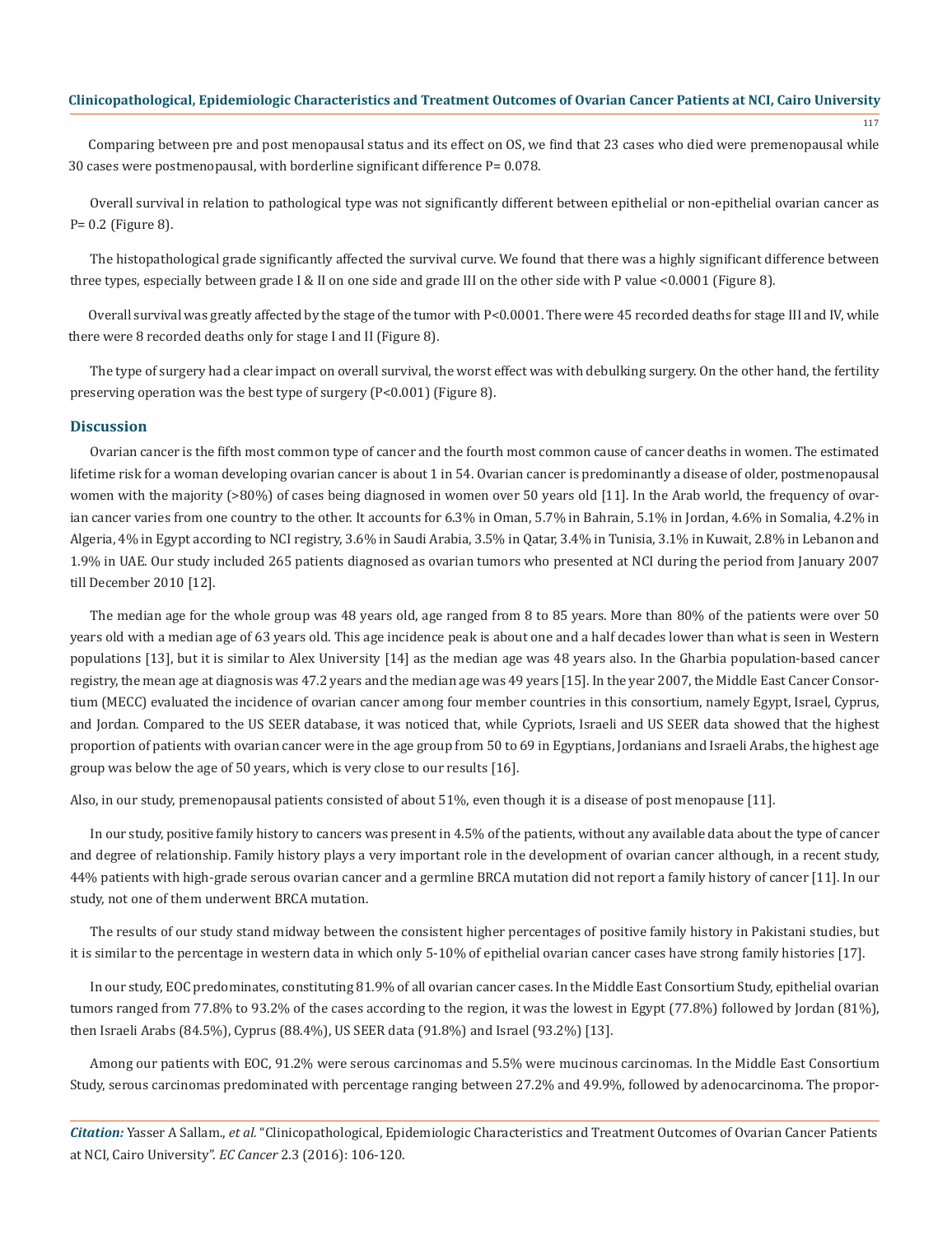118

tion of mucinous carcinomas among Egyptians in this study was 16.1% and among Jordanians it was 11.7%, whereas in Israeli and Cypriot registries, the percentage was low, ranging from 6% to 8.7% [13].

In our study, sex cord tumor accounted for 3.8% of the cases. This was close to the results of the MECS where the percentage of sex cord stromal tumors was very low, especially in Jews and Israeli Arabs [13].

In our study, the percentage of germ cell tumors was 13.6% of all ovarian cancer cases presented to our department. Our results mimic those of US SEER but it is slightly higher than other Arabian countries where the incidence of germ cell tumors is higher (7.2-12.1%) [13].

For all patients in this study, stages III and IV were seen in 58.1% of the cases, including epithelial and non-epithelial ovarian cancer (56.2% vs 78%). But when we calculated only epithelial ovarian cancer, stage III and IV were 70%, which is more similar to many international results. As reported by Beth., *et al,* approximately 70% of patients with EOC present with stage III or IV disease.

In our study, CA-125 was elevated in more than 90% of all epithelial tumors, which is similar to the report by [9] where it was elevated in about 80% of cases, especially late stage.

About 44.5% of all ovarian tumors in this study were having bilateral disease, a result which is much more than the 17.2% incidence that was seen in an Asian study evaluating ovarian cancer at a cancer hospital in a developing country [18].

More than 90% of our patients were treated initially with surgery. In a review of 372 consecutive patients with advanced ovarian cancer in a university hospital in Berlin, it was found that 89% of the cases underwent surgery [19].

In our study, only 14 patients having epithelial ovarian carcinomas did not receive any adjuvant or neoadjuvant chemotherapy, all of them were having stage IA and GI (5.3%), while 4.9% of the cases in our study started neo-adjuvant chemotherapy.

Based on international guidelines, Paclitaxel-carboplatin was the standard first line in cases of EOC (83.2%).

BEP (Bleomycin, Etopside and Platinol) was the standard treatment in cases of NEOC (13.9%). The response rate to first line chemotherapy after chemotherapy cycles was seen in about 55.4% of the cases, 44.6% of the cases progressed after first line chemotherapy.

The response rate to paclitaxel followed by either cisplatin or carboplatin in the study done by Neijt., *et al,* ranged between 64-74% [20]. The response rate in our study is similar to those of the international studies.

There were 112 patients (44.6%) diagnosed as having ovarian cancer and received second-line chemotherapy. Platinum based was the most frequently used regimen of second line chemotherapy in 88.4% and non-platinum based was used in 11.6% of the cases. What was very evident in our study was the response rate to second-line chemotherapy which reached 58%. In the western studies, the response rate for platinum sensitive patients ranged roughly from 30% to 60%. The response rate in platinum resistant patients is much less [21].

Nearly 25 patients (9.4%) received third-line chemotherapy. Platinum based was the most frequently used as third-line chemotherapy (68%) while non platinum was used by 32%.

Forty-four patients received third line chemotherapy with a response rate of 41% in a retrospective study evaluating 172 patients with ovarian epithelial cancer treated at the National Cancer Institute in Japan from the year 1999-2005, this was reported in a study [22].

Five years overall survival in our study was 85%, which is much higher than other western countries where 5 years OS is 44.2% as reported by SEER US. As per the American Cancer Society, 5 year OS in stage I, II, III and IV were 89%, 66%, 34% and 18% respectively [11].

The most reliable long-term survival data on accurately staged early-stage ovarian cancer is derived from studies of the GOG. In these studies, patients with stage I disease with well or moderately well differentiated tumors have a greater than 90% five year survival rate. Patients with unfavorable prognosis early stage ovarian cancer have a 5 year survival rate of approximately 80%. Patients with stage III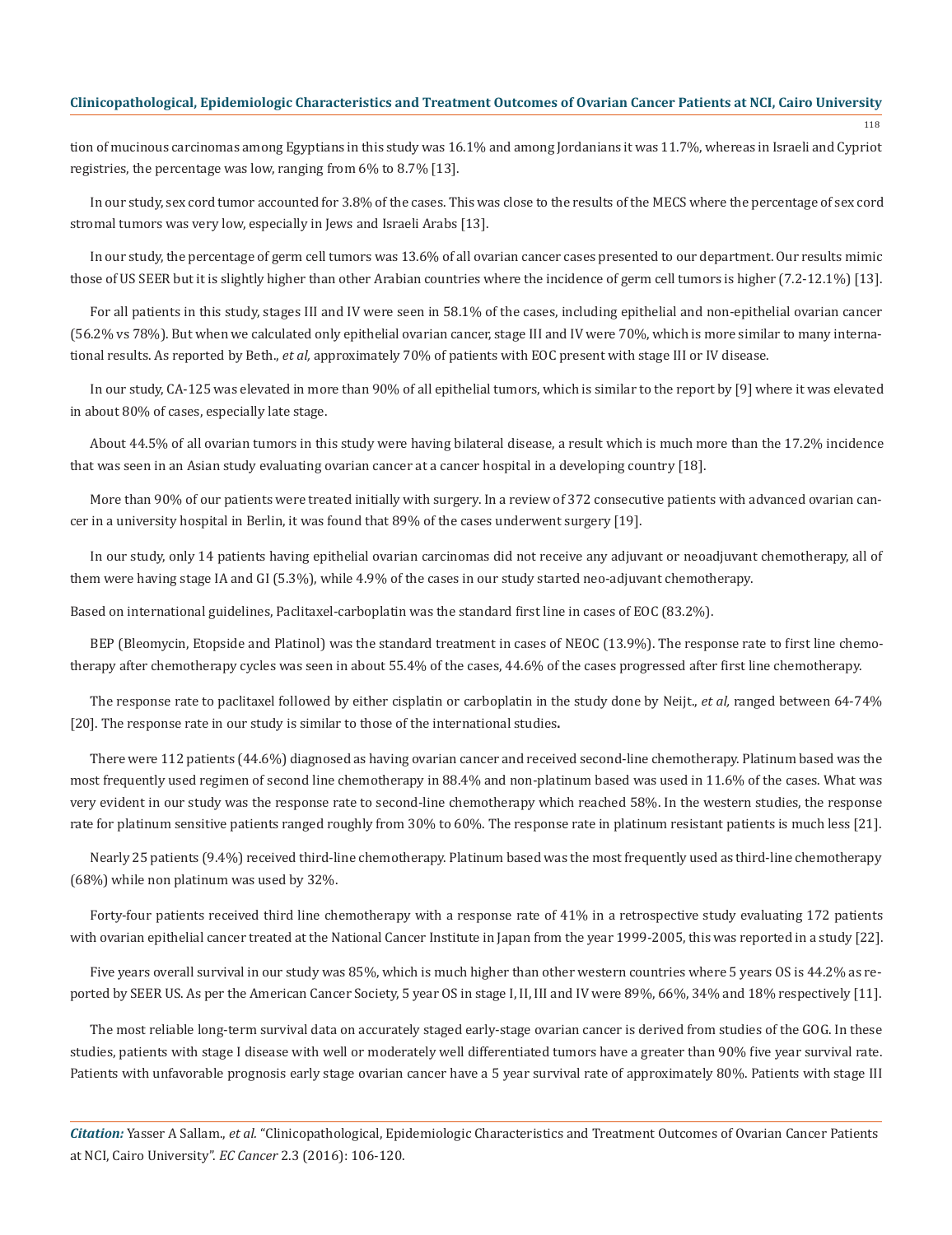$119$ 

disease have a 5 year survival rate of approximately 35%, which is dependent in large part on the volume of disease present in the upper abdomen. Patients with stage IV disease have less than a 10% five year survival rate [23].

This difference between our study and international literature can be explained by two reasons: First, we studied all types of ovarian cancer including epithelial ovarian cancer, germ cell tumor and sex cord tumor. Second, the median of OS of all patients wasn't reached because 20% only of the whole group were dead and the rest of the group are either free or lost to follow-up with no available communication to know if they are either still alive or if they have died.

Epithelial ovarian cancer is a lethal disease. The age incidence of ovarian cancer in our patients is ten years younger than what is reported in US SEER data and other Western countries. EOC constitutes the majority among all ovarian cancer cases, followed by germ cell tumors. Papillary serous cyst adenocarcinoma predominate other types of EOC.

Presentation of patients in this study was late and stages III and IV were predominant. The response rate of EOC to first line chemotherapy was high but the progression free survival was lower than what is reported in the western literature. Despite a high response rate to first-line chemotherapy, prognosis remains poor due to recurrence and development of resistance to chemotherapy. FIGO staging, histopathological grade and type of surgery have a clear impact on overall survival.

# **Bibliography**

- 1. American Cancer Society. "Cancer Facts and Figures 2012". Atlanta (2012).
- 2. Garcia M., *et al*. "Global Cancer Facts and Figures". *Atlanta GA: American Cancer Society* (2007).
- 3. Piek JM., *et al*. "Ovarian Carcinogenesis: An Alternative Hypothesis". *Advances in Experimental Medicine and Biology Journal* 622 (2008): 79-87.
- 4. Stephen CR., *et al*. "Ovarian Cancer". In: Daniel G, Lawrence DW, Kevin AC and William JH (Edition). Cancer Management: A Multidisciplinary Approach. 14<sup>th</sup> edition (2013).
- 5. Mokhtar Nadia., *et al*. "Cancer Pathology Registry 2003-2004 and Time Trend Analysis". *Pathology Department NCI* (2007).
- 6. Vergote IB., *et al*. "Neoadjuvant Chemotherapy or Primary Surgery in Stage IIIC or IV Ovarian Cancer". *The New England Journal of Medicine* 363.10 (2010): 943-953.
- 7. Mc Guire WP and Markman M. "Primary Ovarian Cancer Chemotherapy: Current Standards of Care". *British Journal of Cancer* 89.3 (2003): S3-S8.
- 8. Prat J. "Pathology of the Ovary". *Philadelphia, Saunders* (2004).
- 9. Beth Y., *et al*. "Ovarian Cancer, Fallopian Tube Carcinoma and Peritoneal Carcinoma". In Devita VT, Hellman S and Rosenberg SA (Edition): Cancer: Principles and Practice of Oncology. *Philadelphia, Lippincott Williams and Wilkins* (2005).
- 10. Prat J. "Sub Classification of Ovarian Cancer Based on Pathology and Genetics". *ESMO Educational Book* (2009): 427-428.